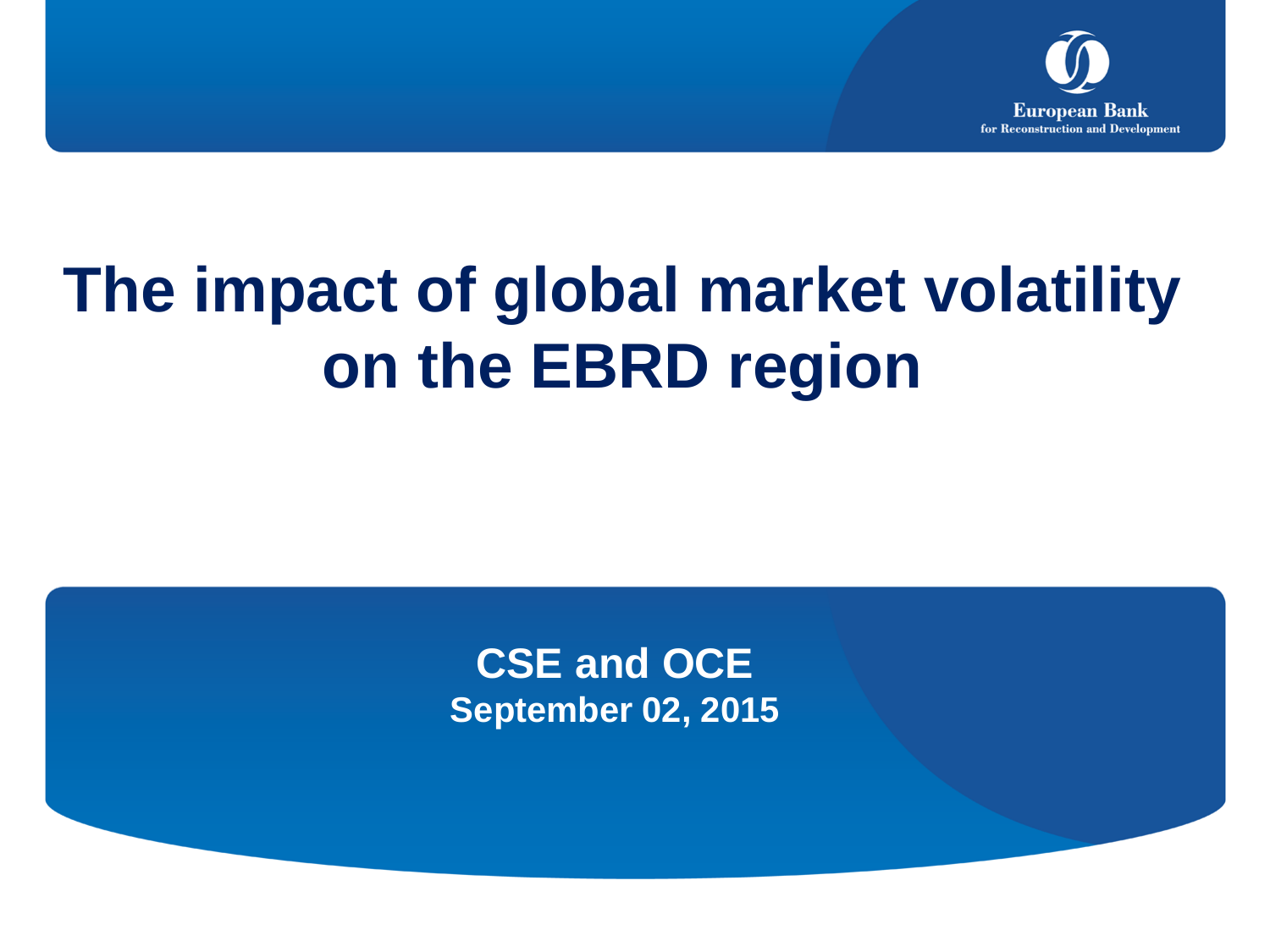

# **KEY RECENT DEVELOPMENTS IN CHINA AND COMMODITY MARKETS**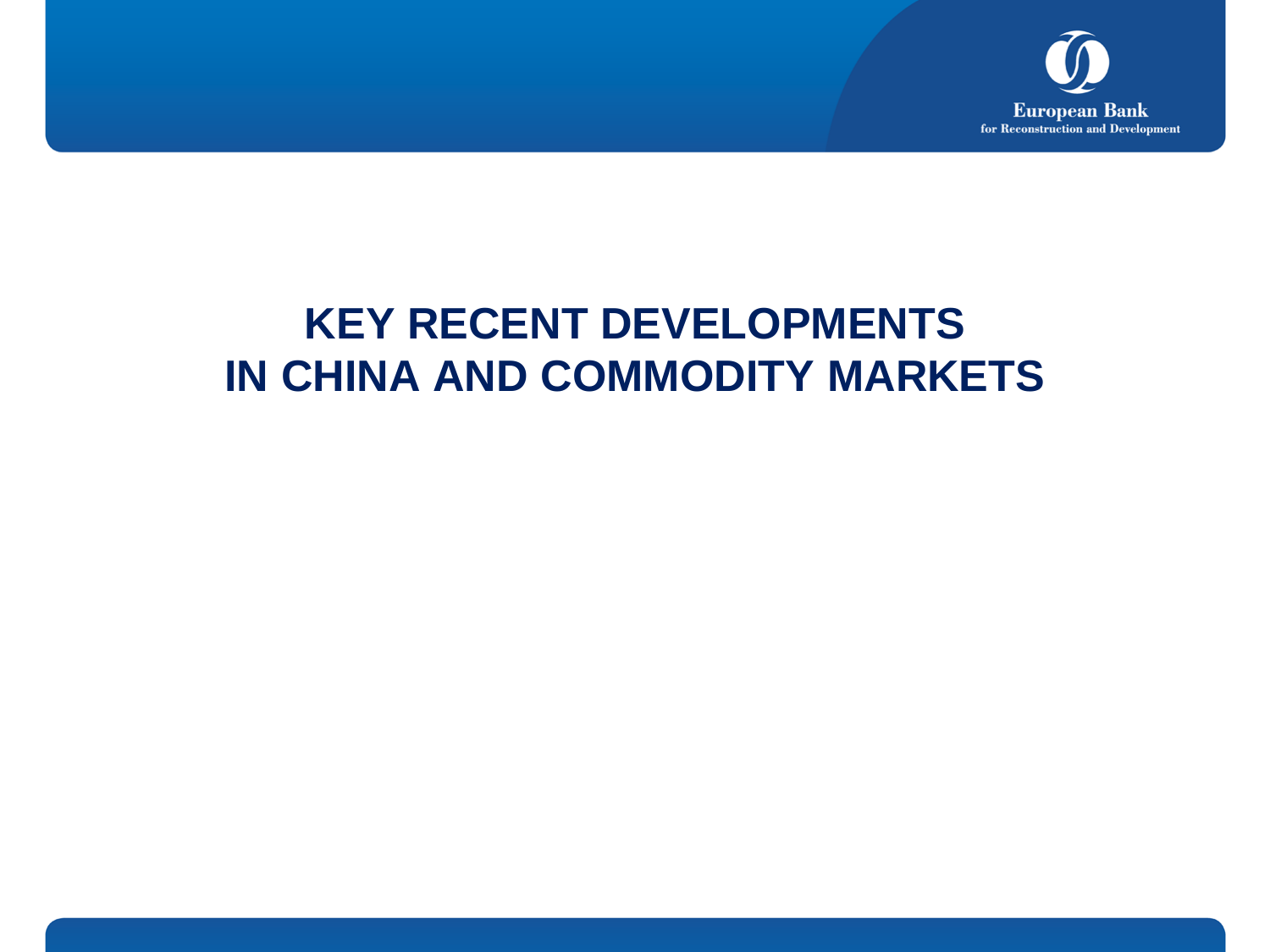## **Emerging markets growth has been decelerating since 2009**



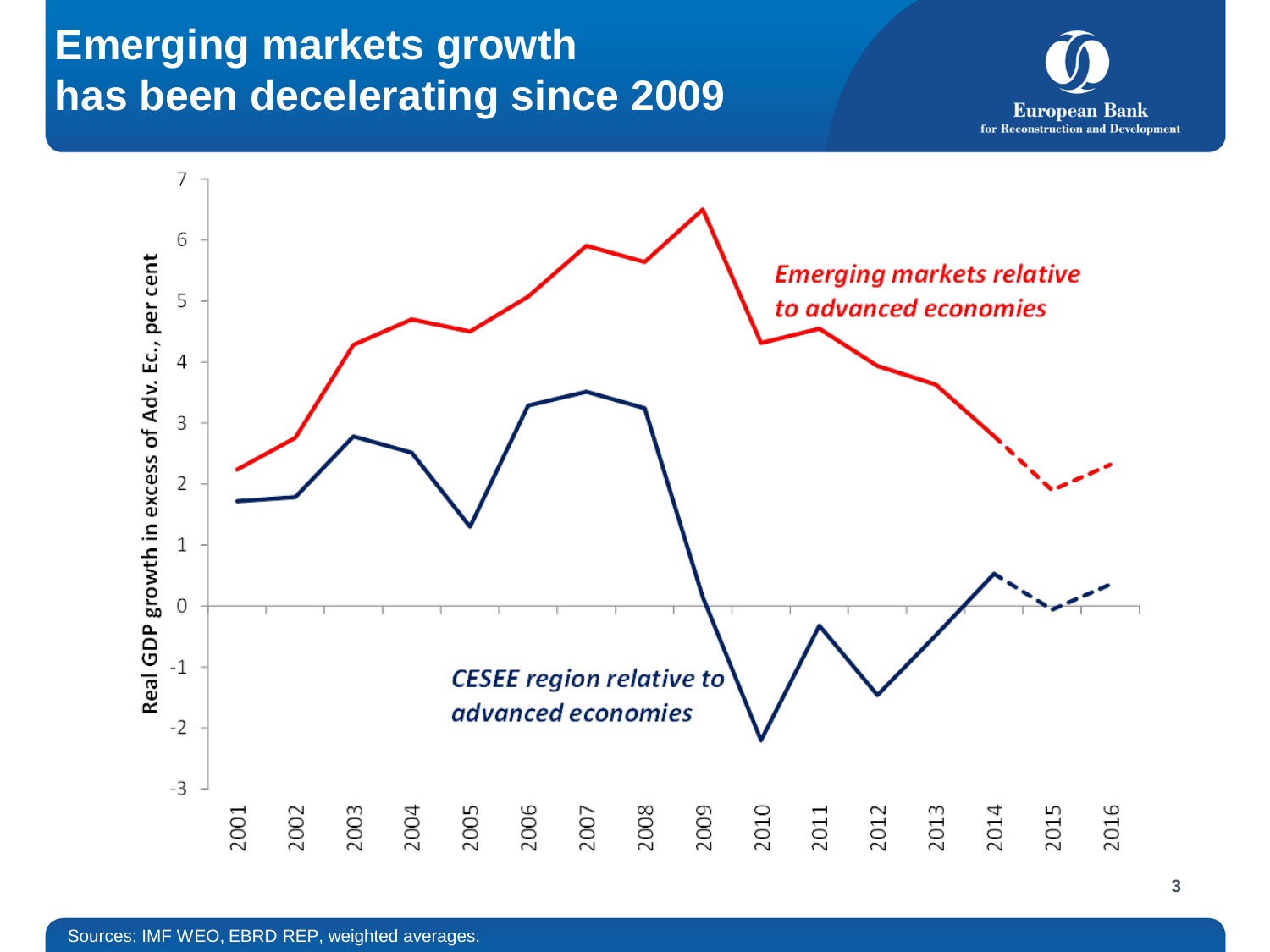### **Recently growing concerns about slowdown in China - despite continued 7% growth**



- Exports growth has been decelerating markedly
- Weaker PMI index (manufacturing orders) in July-August

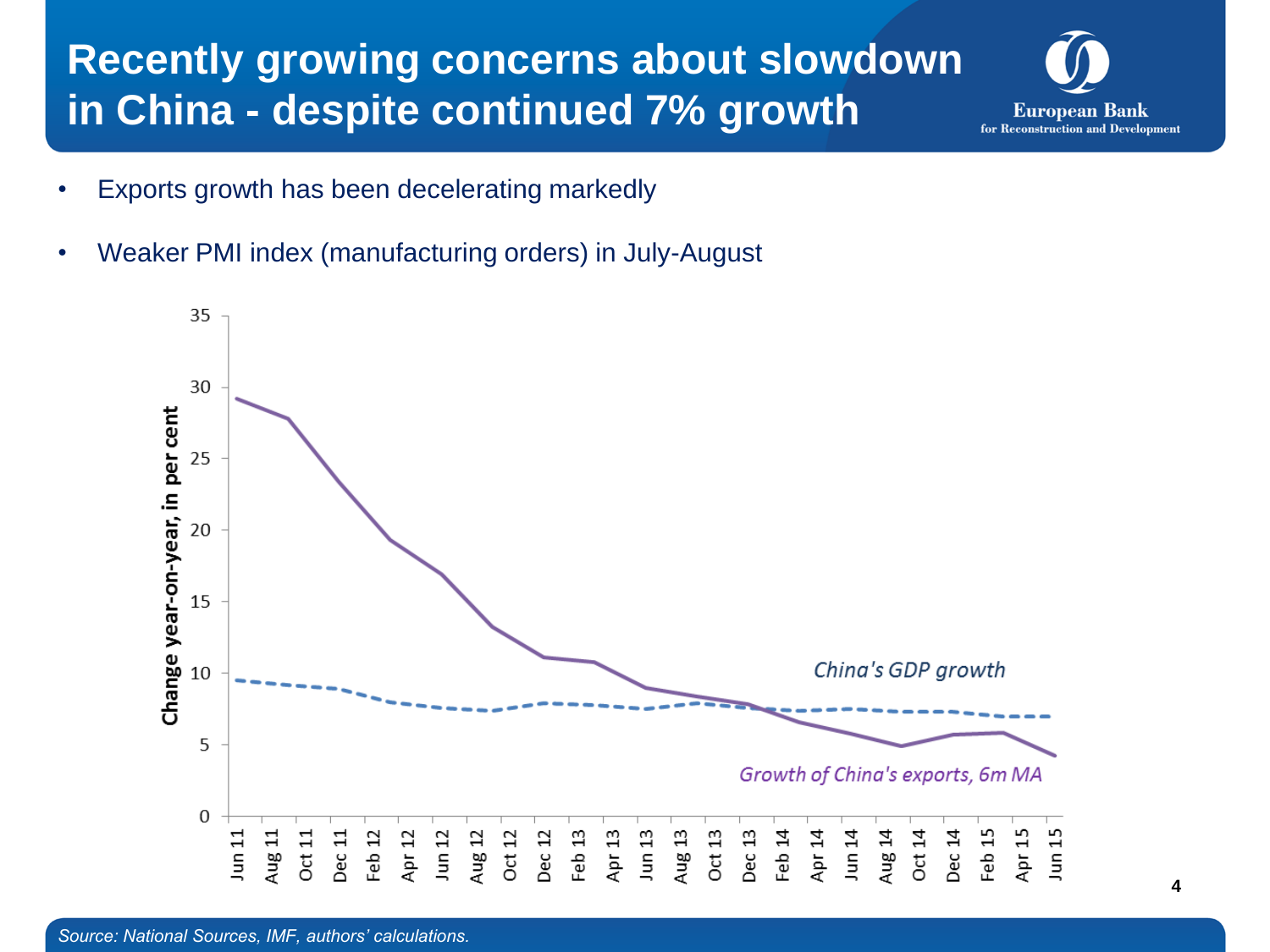#### **China has moved towards (somewhat) more flexible exchange rate on 11 Aug 2015 European Bank** for Reconstruction and Development

- This resulted in a 3% depreciation against the US dollar, in contrast with long-term appreciation trend
- IMF is currently reviewing possible addition of yuan to SDR basket of currencies from 2016 (which would likely require China's forex markets to "mature")

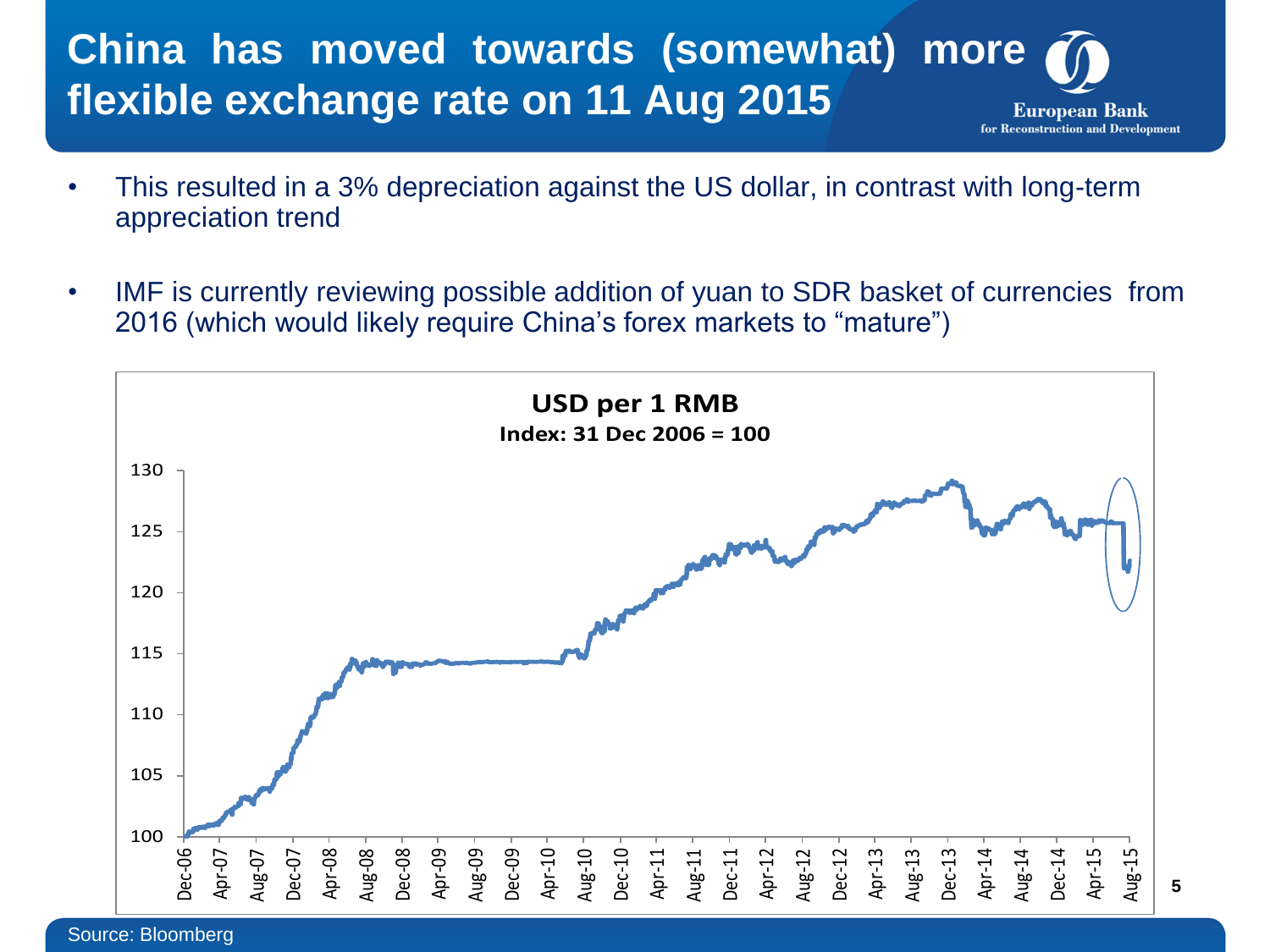#### **Correction in China's stock market sparked global sell-off on 24 Aug European Bank** for Reconstruction and Development

- Shanghai Stock Exchange index lost 8.5 per cent on 24 Aug and 7.6 per cent on Aug 25
- Overall, China's stock market has dropped 39% since its peak from June 12th, yet remains more than 40% up on a year ago

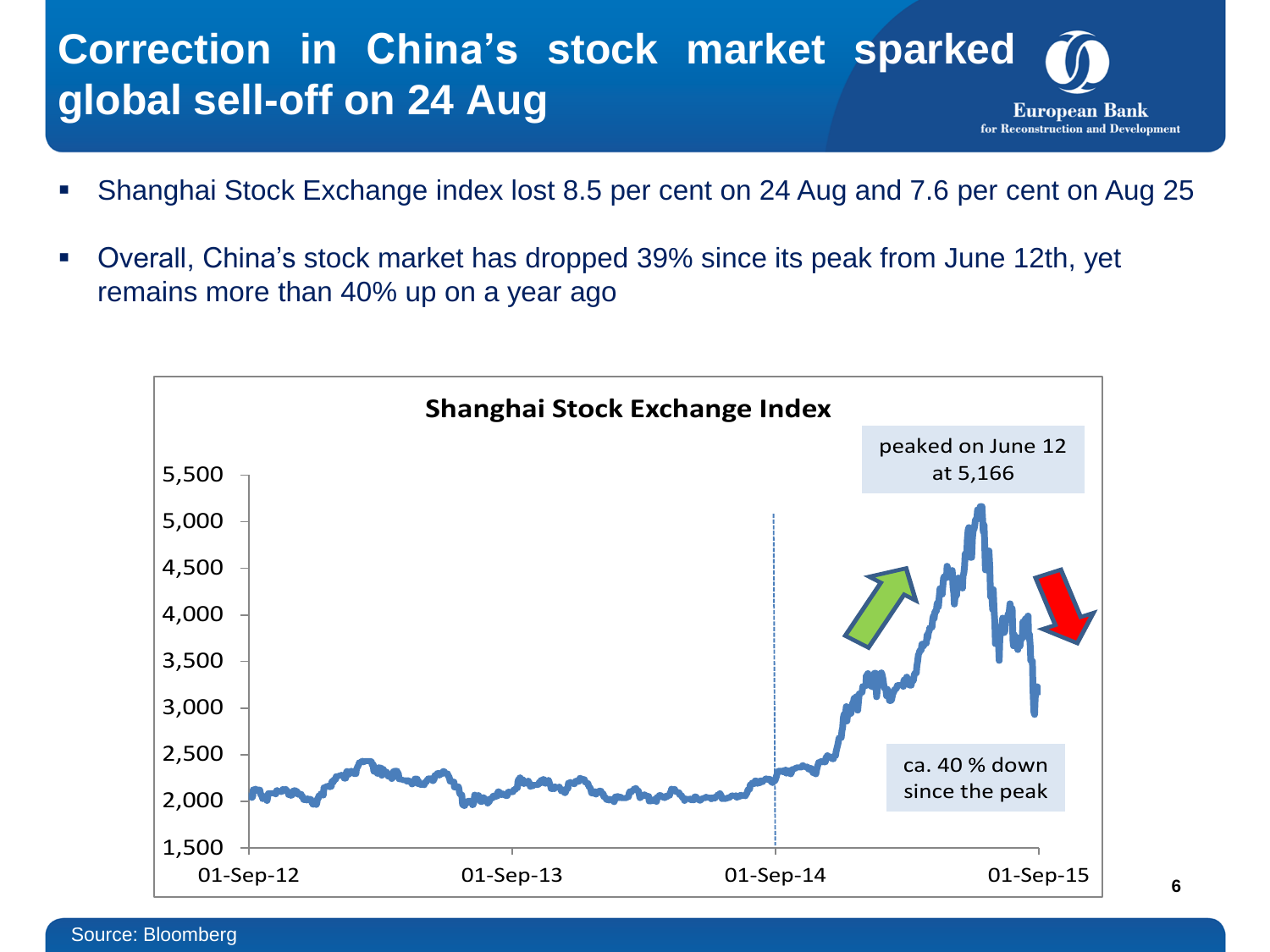

• EM pressures over the last few months reflect expectations of the US monetary tightening

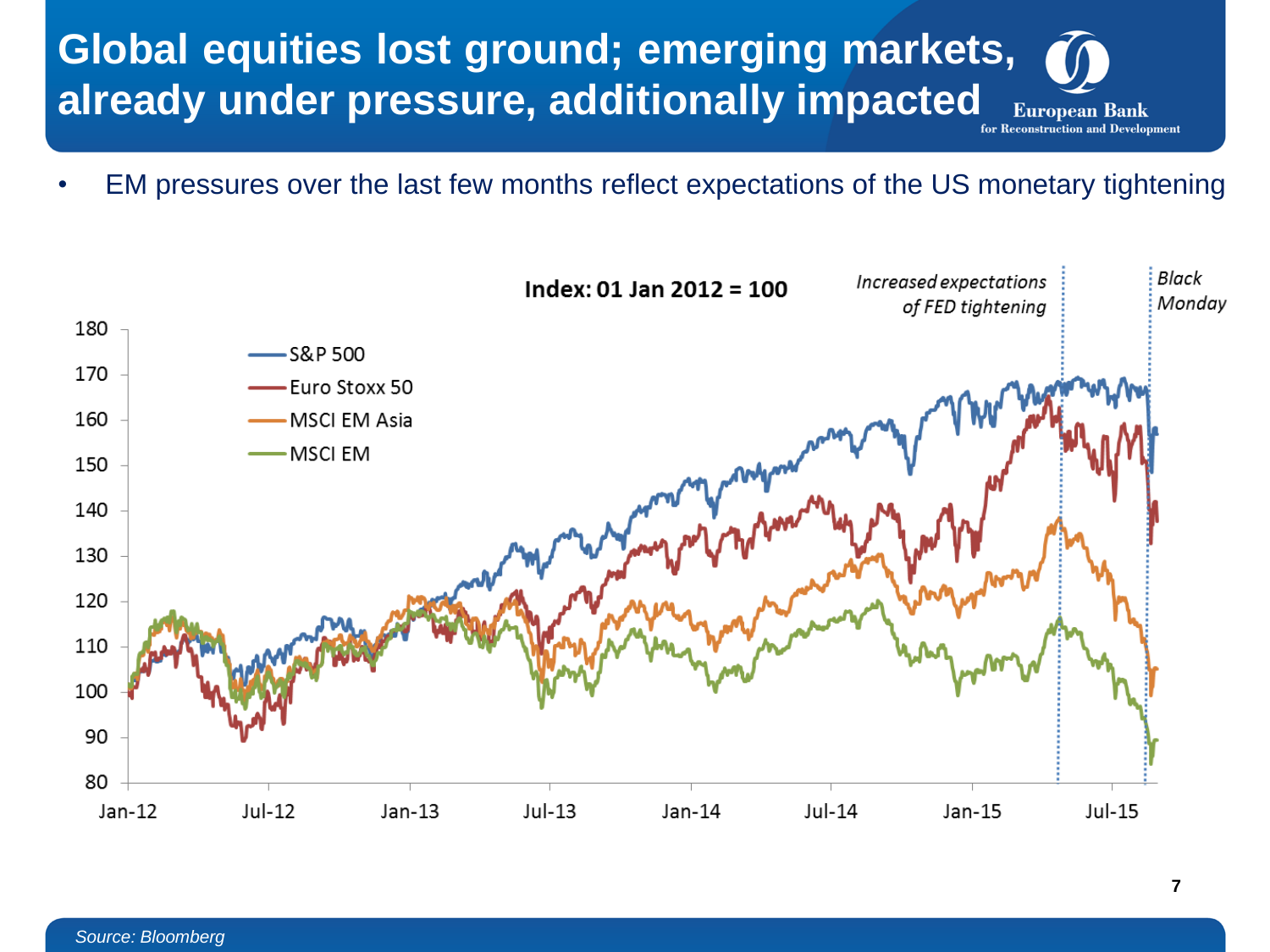**Interest rate hike announcement by FED on 17 September 2015 now seen as less likely**



• But overall tightening in the US still expected

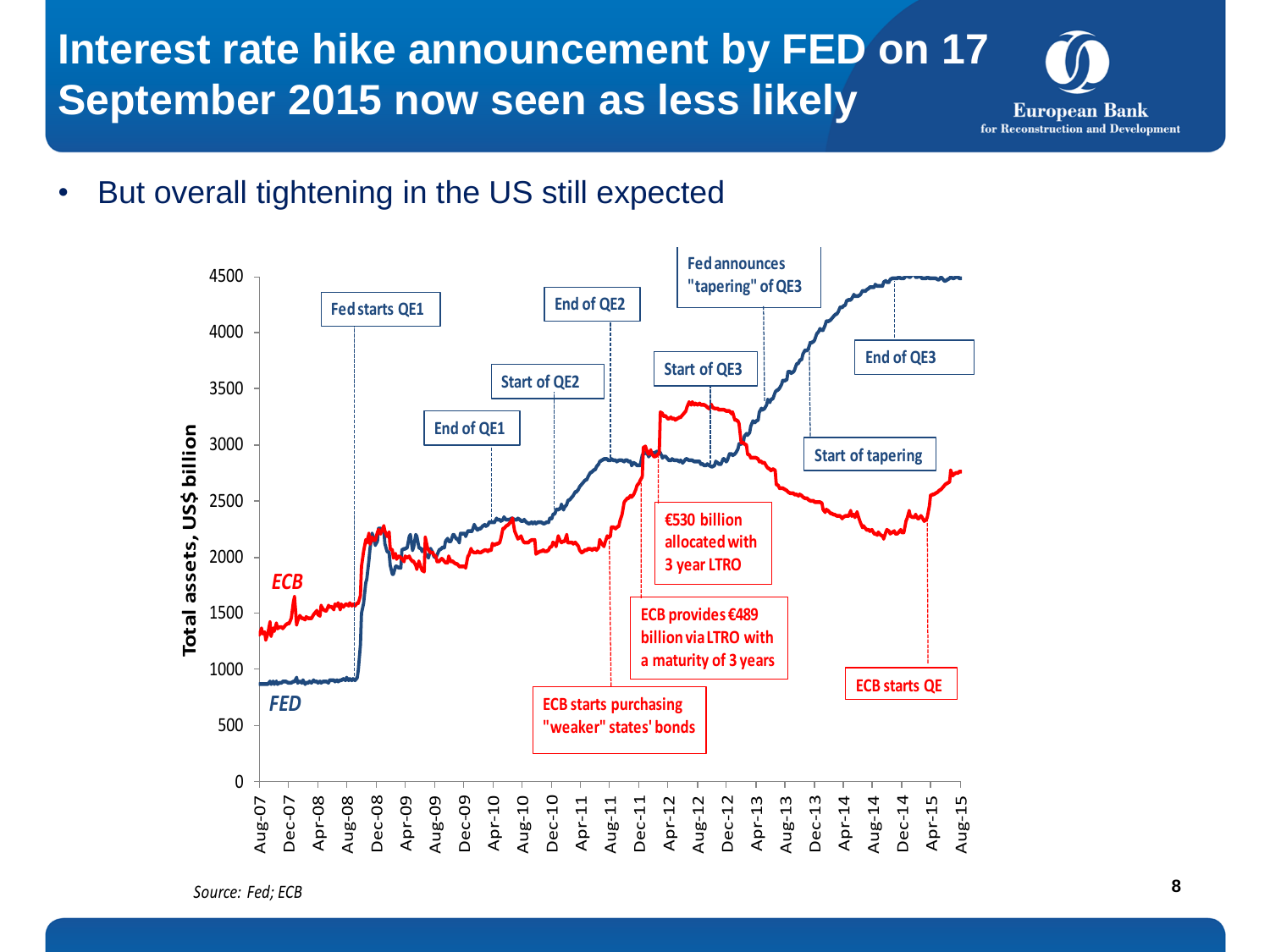# **On Aug 24th Brent oil declined to US\$ 43 per barrel**



- **Current operational indicators**: refineries` maintenance period is approaching; storages are at record level; long-lead projects still coming online
- **Supply growth:** High supply by Saudi Arabia and other OPEC; US producers more resilient than expected
- **Demand slowdown:** China's demand growth is expected to slow down for the first time
- **Iran deal:** Iran's oil supply is expected to gradually return to presanction levels

120 110 100 90 1st dip 80 70 2nd di 60 50 40 30 20 141-11<br>
141-12<br>
141-13<br>
141-14<br>
141-15<br>
141-16<br>
141-16<br>
141-16<br>
141-16<br>
141-16  $01 - n$  $Jul-10$  $an-11$  $an-17$  $1u-17$ 

Crude Oil (Brent, US\$ per barrel)

Source: Bloomberg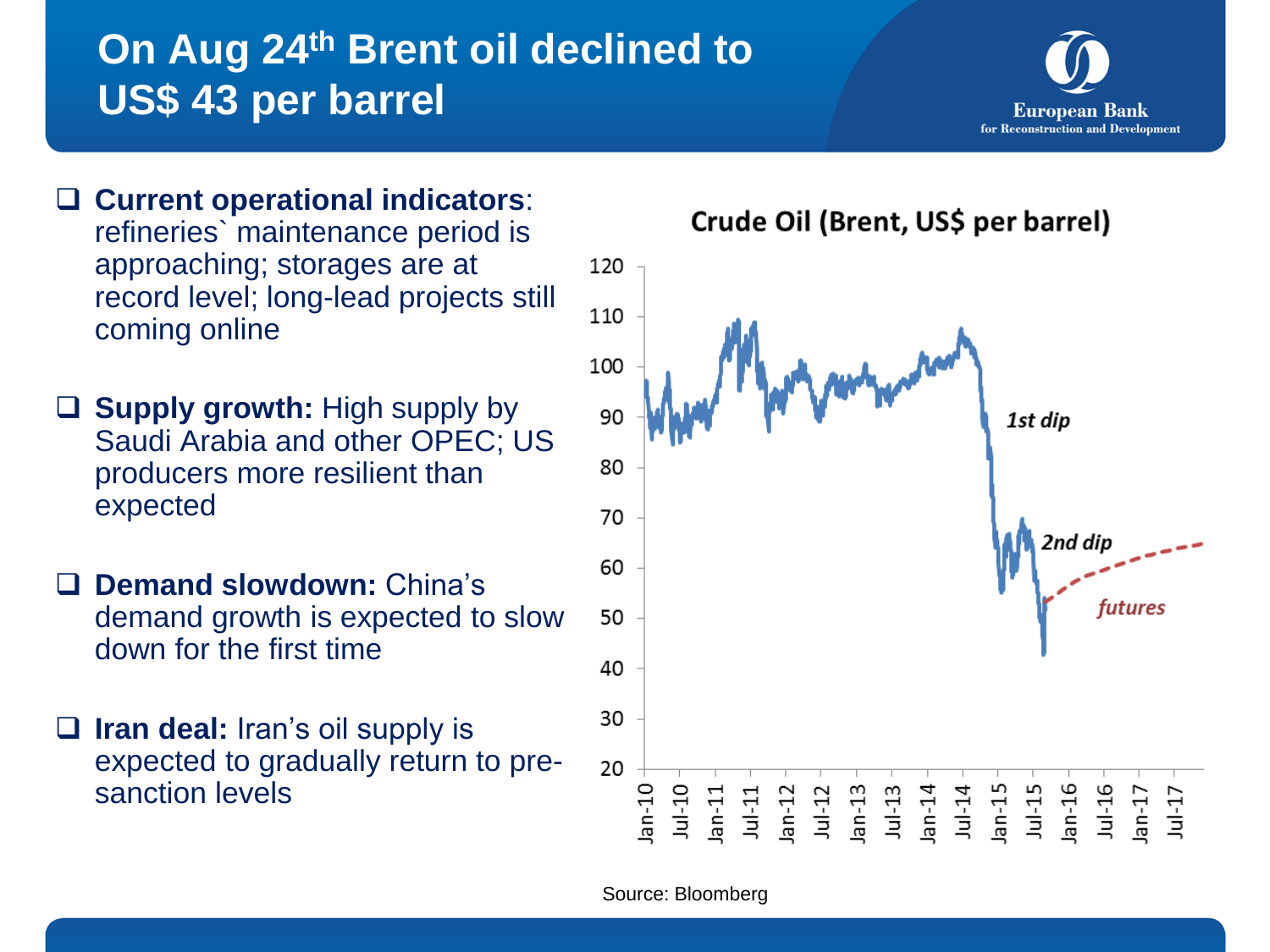

# **Spillovers to the EBRD region**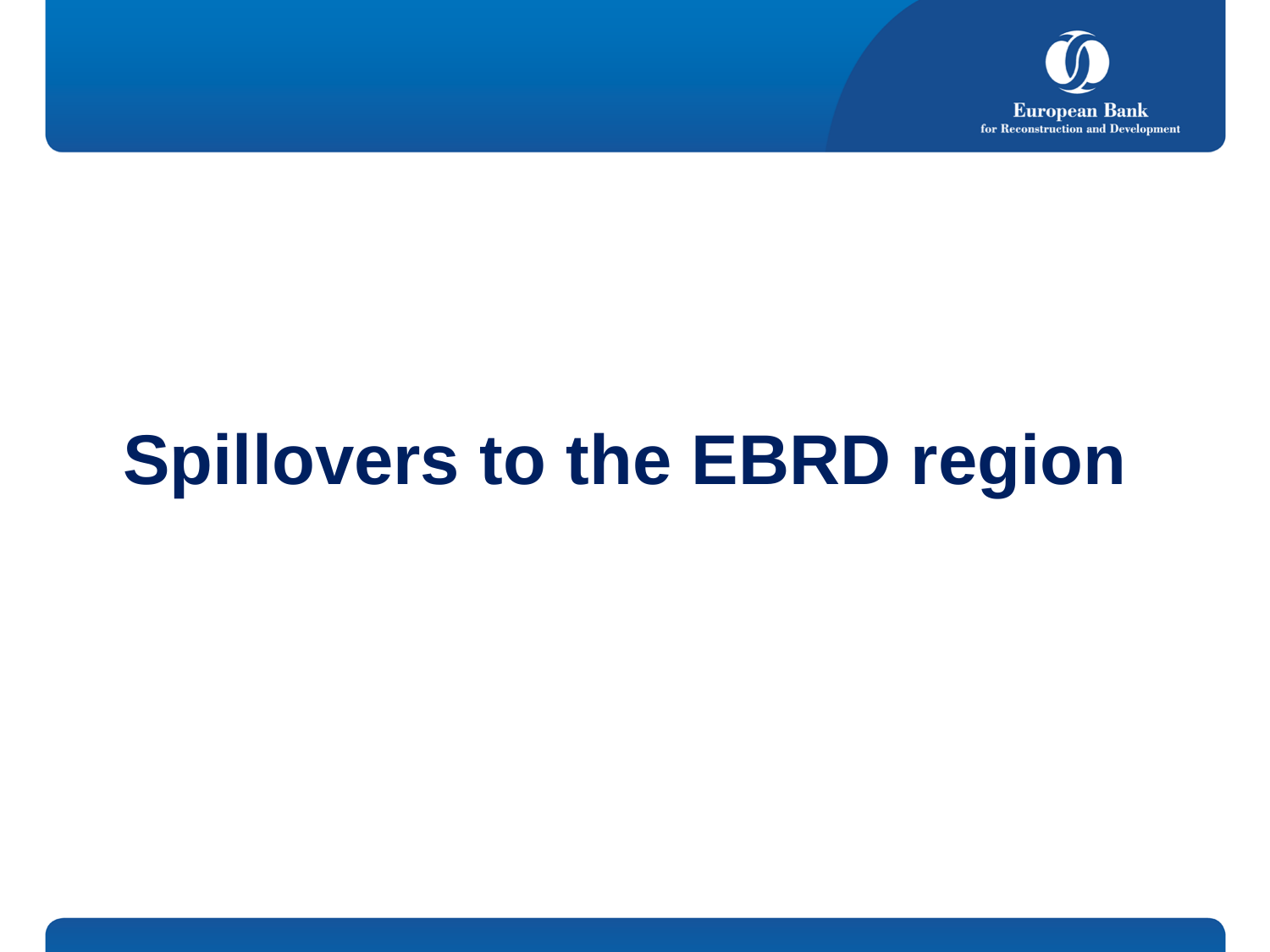### **Lower oil prices: gains spread, losses heavily concentrated**



• Major commodity exporters are most immediately affected

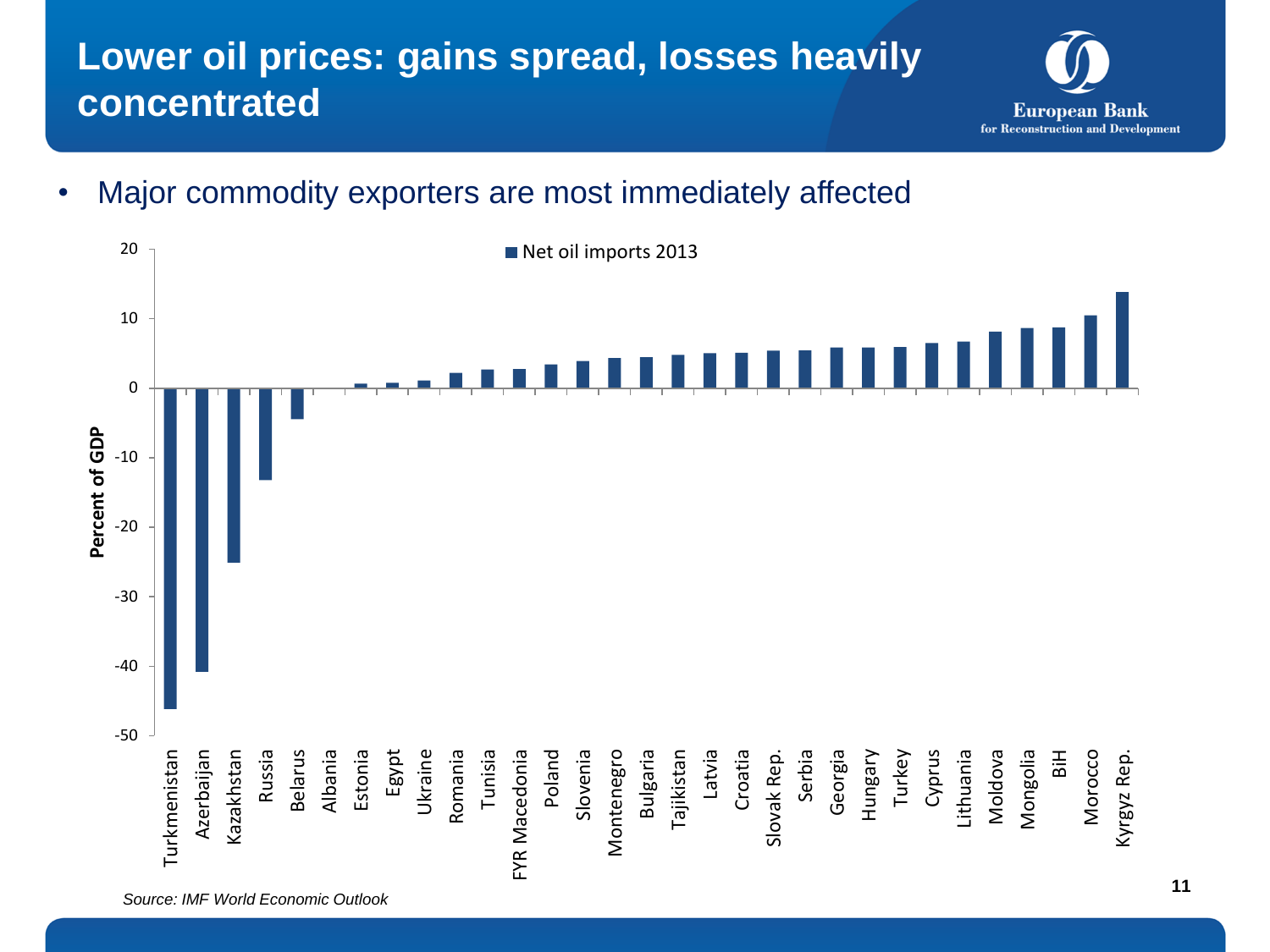# **Capital outflows intensified in the second quarter of 2015**



• Based on EPFR monthly mutual fund flows -- similar trends in balance of payments data (available with a long lag)

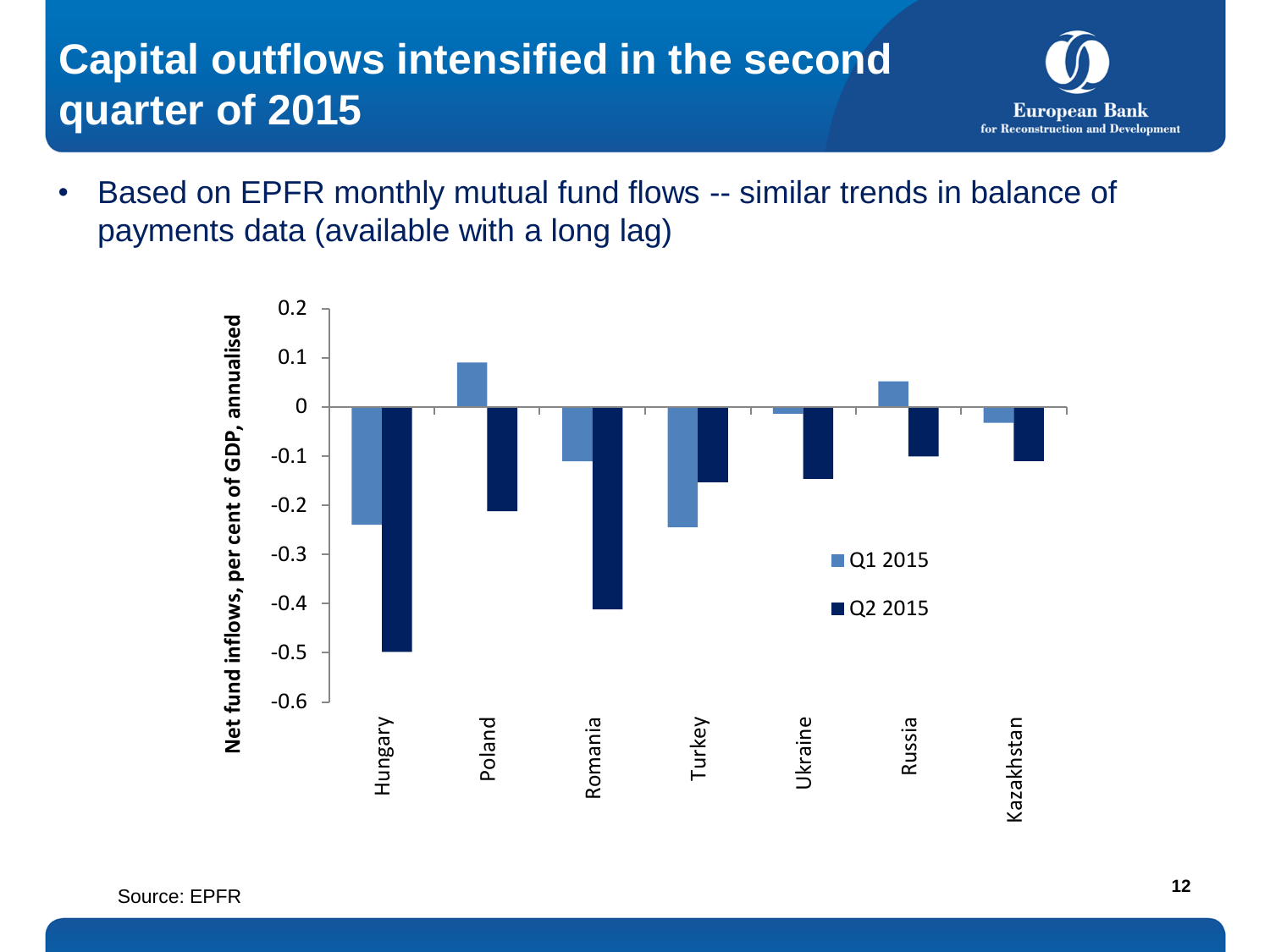### **Downward pressures on currencies**



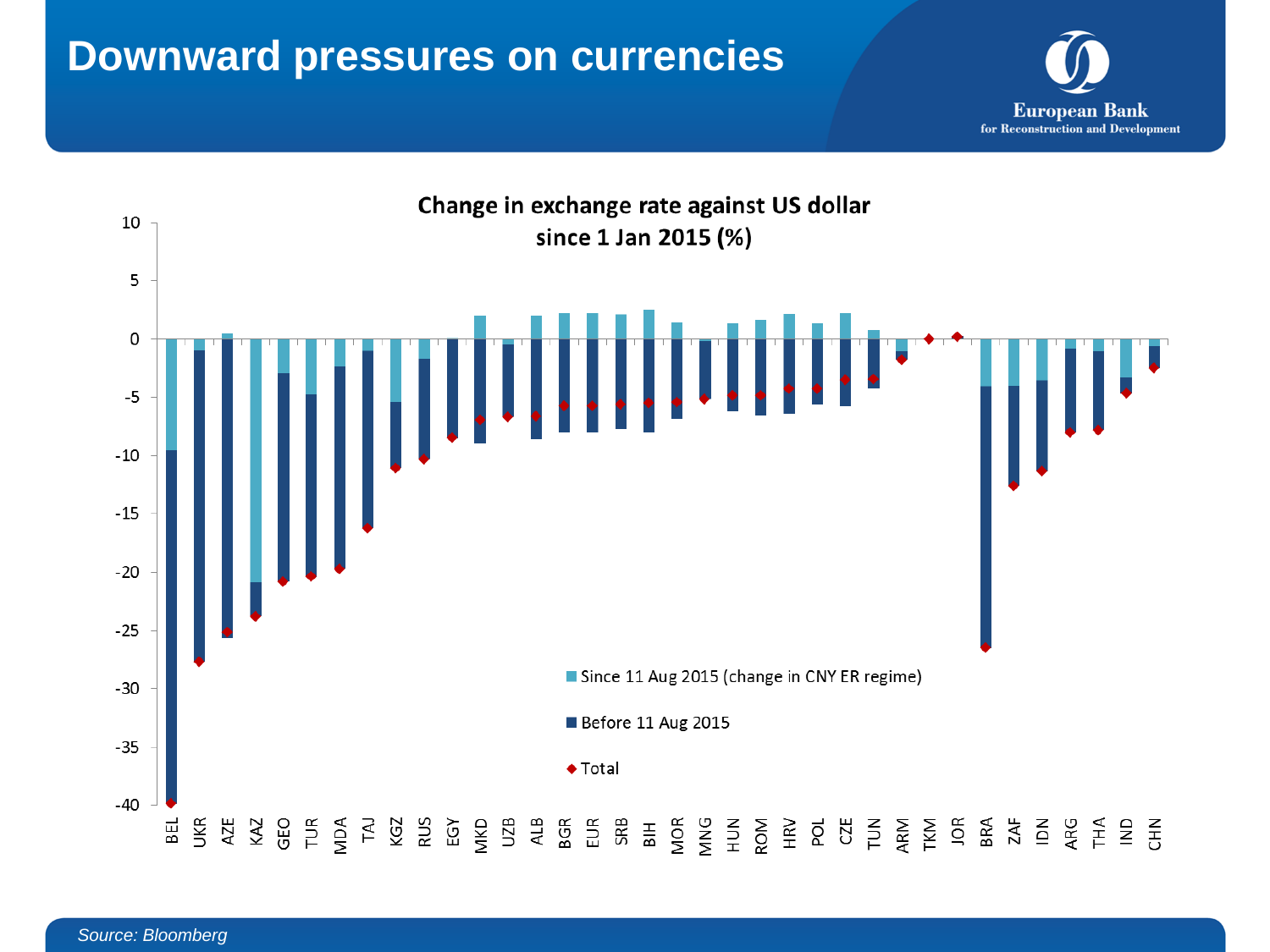# **High stock of total forex debt means vulnerability to capital outflows**

- **European Bank** for Reconstruction and Development
- If economies with high forex exposure adjust via exchange rate depreciation, burden of debt service rises significantly



Total debt denominated in foreign currency in per cent of GDP

Source: National authorities, BIS, World Bank, IMF and EBRD Staff Calculations.

Total debt denominated in foreign currency comprises public, household and corporate debt, both domestic and external.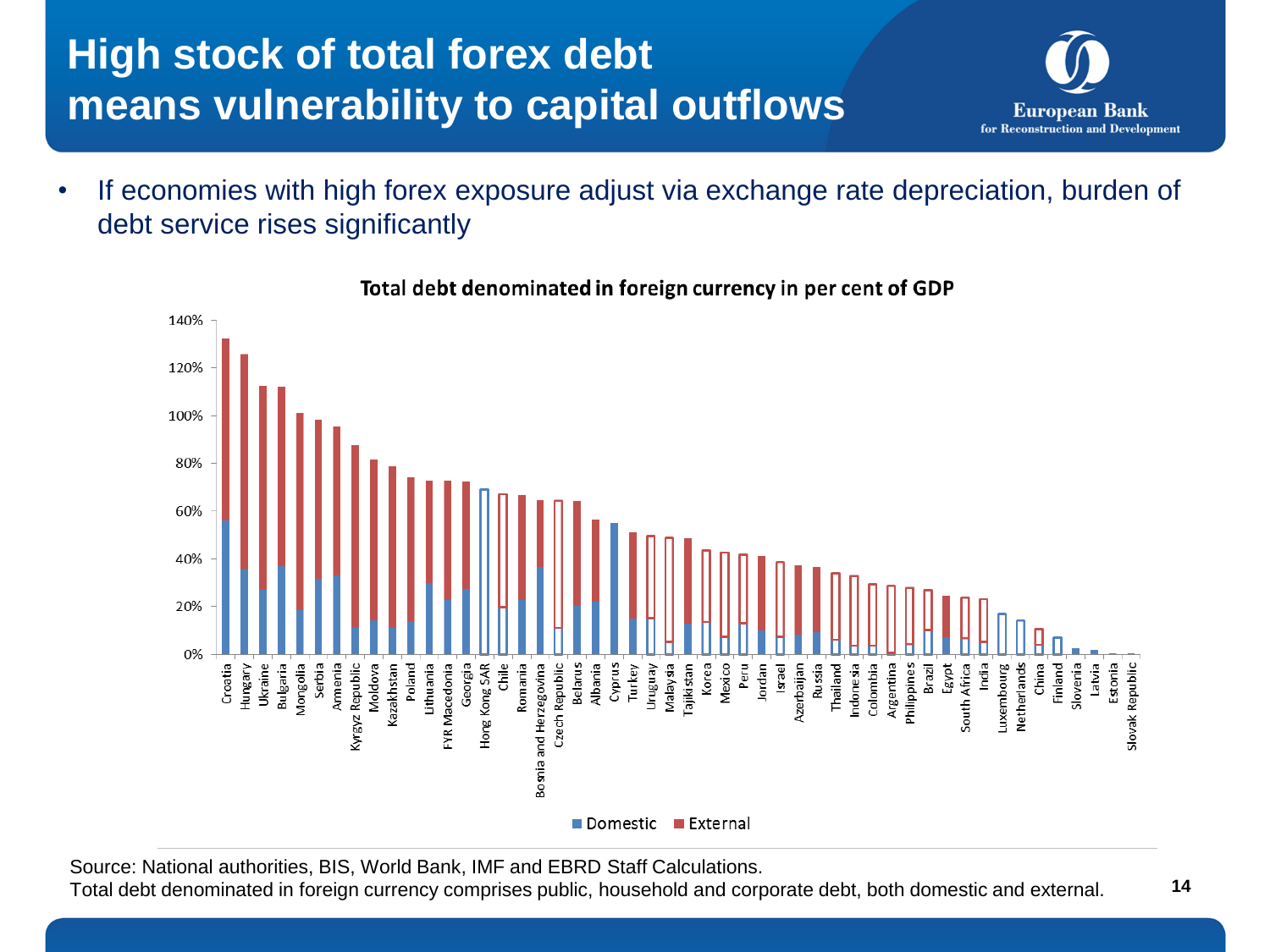**A number of countries with high forex debt already experienced significant depreciations** European Bank





Depreciation against the US dollar, year-to-date, per cent

Source: Bloomberg, National authorities, BIS, World Bank, IMF and EBRD Staff Calculations. Total debt denominated in foreign currency comprises public, household and corporate debt, both domestic and external.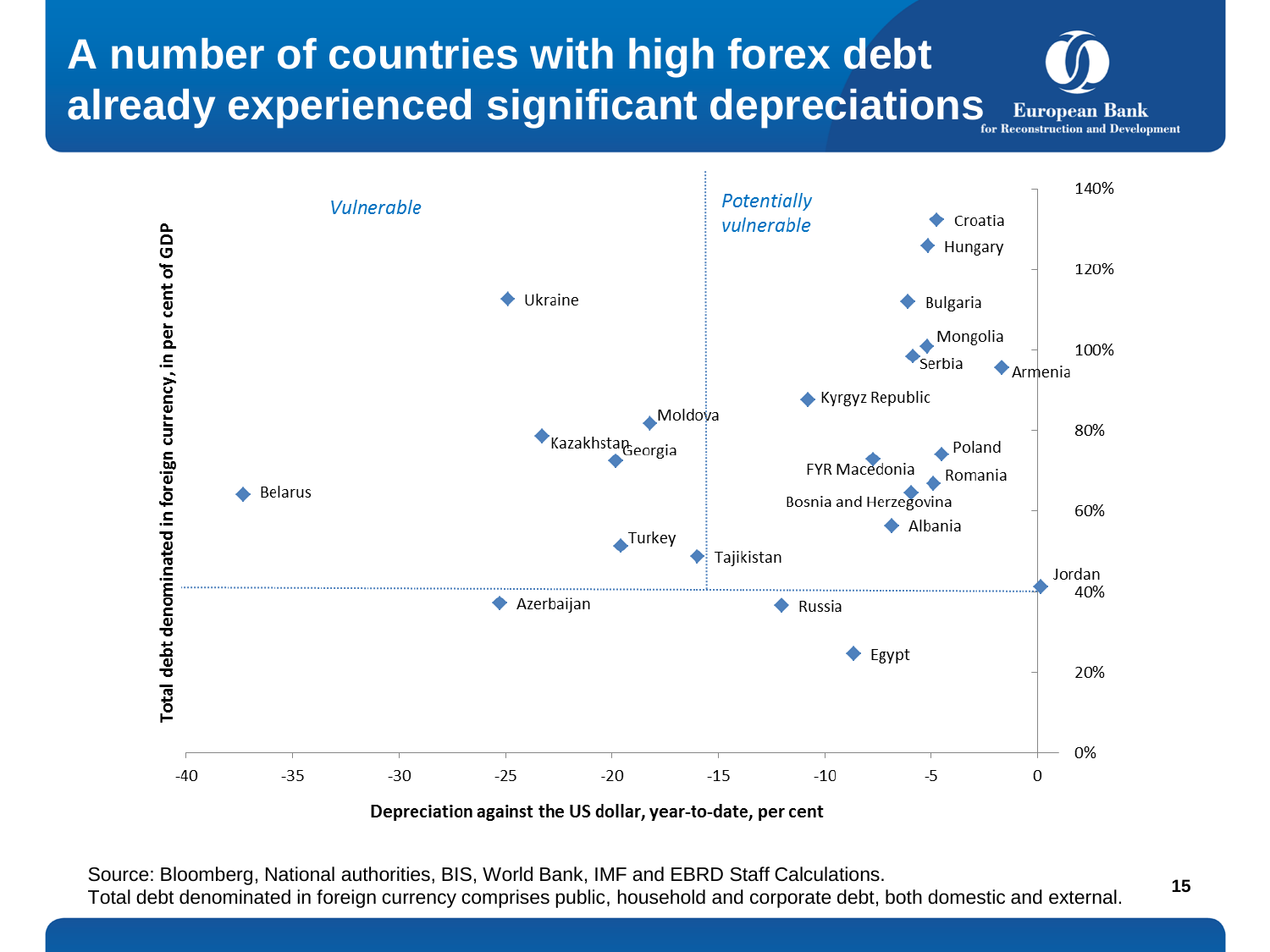

# **Regional developments and vulnerabilities**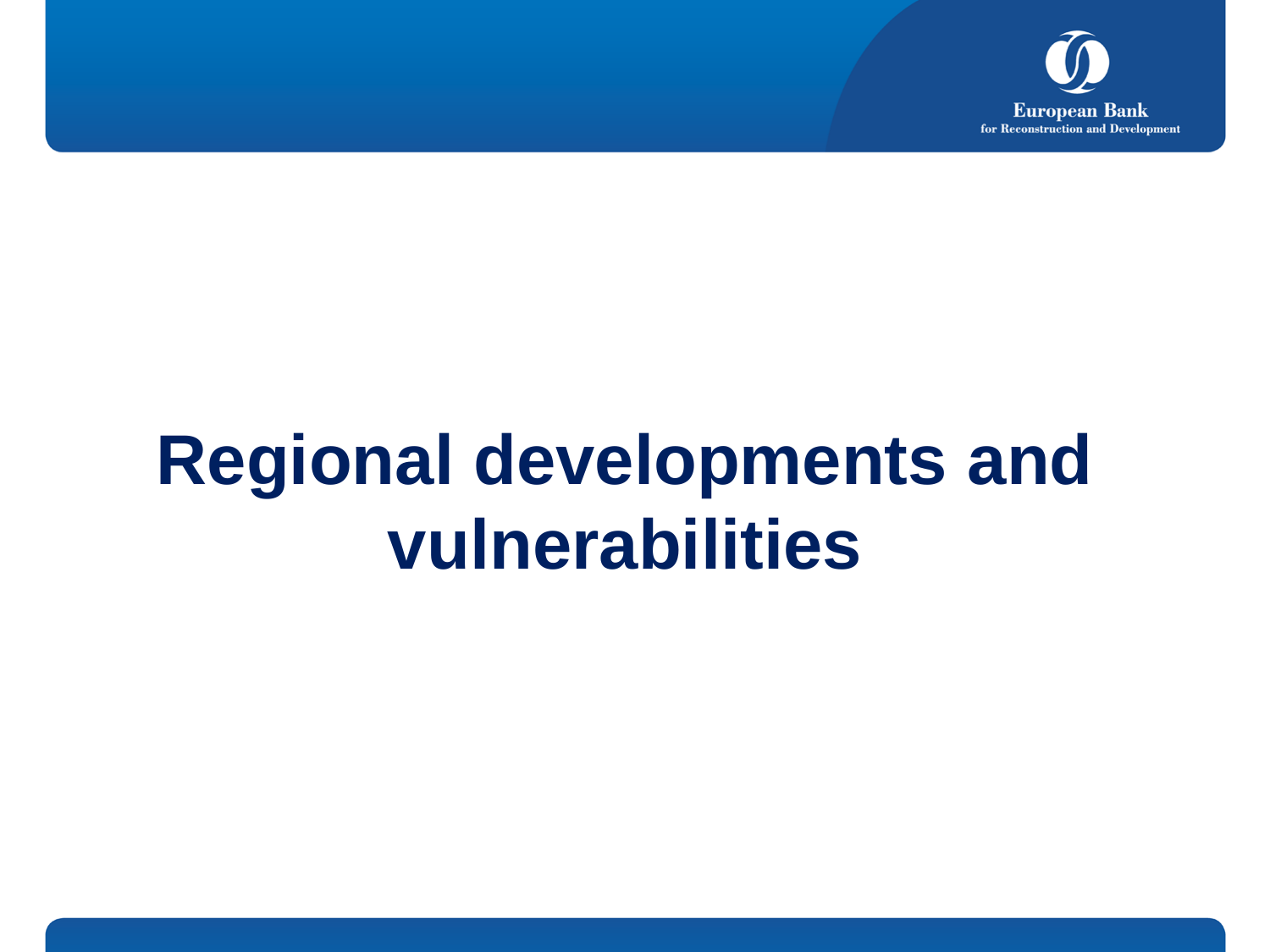## **Concluding remarks**



- Sell-off in China sparked increased global volatility; Emerging markets negatively impacted
- At the same time, the Fed interest rate hike is now widely expected to happen later
- In the EBRD region, commodity exporters have been the most immediately affected
	- Rouble weakened further in Russia,
	- Kazakhstan floated tenge on 20 August in anticipation of low oil prices
- This may add to the pressure on currencies in the EEC region and Central Asia, given countries' strong trade, investment and financial sector linkages with Russia
- Other countries are vulnerable to increased volatility of capital flows into emerging markets
- Turkey's economy is particularly vulnerable
	- In Turkey, the situation is compounded by political uncertainty
	- Large current account deficits (around 6 per cent of GDP last year) financed by non-FDI portfolio inflows, substantial refinancing needs and significant external corporate debt denominated in US dollars
- Markets in CESEE have shown some increase in volatility in recent days; are likely to be further affected by increased global volatility **<sup>17</sup>**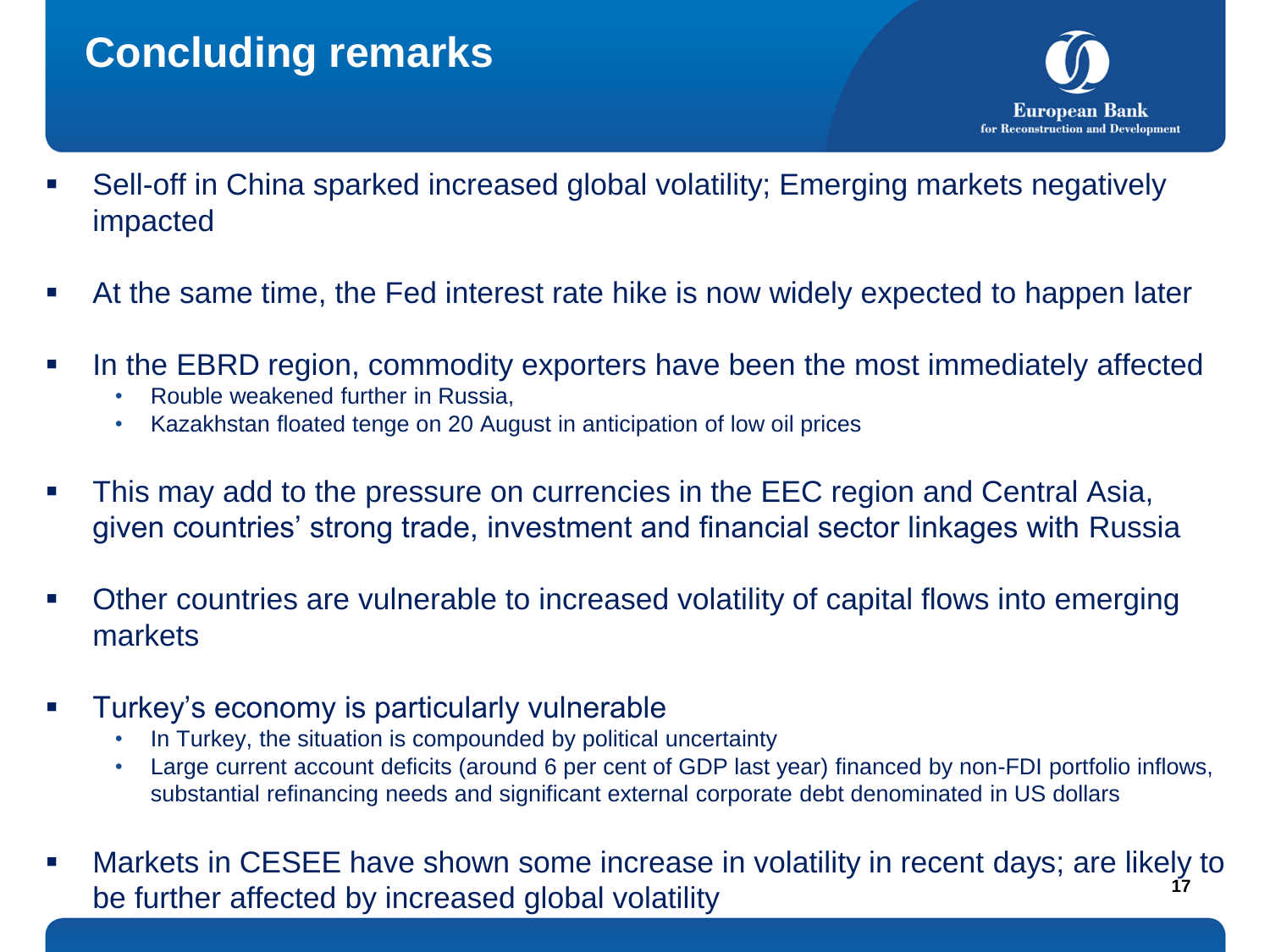## **Turkey**



- **Turkish economy was already squeezed by expected US monetary tightening, rising regional** geopolitical tensions, elevated domestic political uncertainty and domestic security issues
- Amidst this environment, news from China additionally affected Turkish markets last Monday:
- Equity market weakened, as BIST 100 index declined 2% on Monday, carrying total losses since the beginning of the year to 15.7%
- CDS rose to 295 from 280 last week and 175 at the turn of the year
- Lira weakened 0.4% against the USD and 3.7% against the Euro on Monday, bringing total losses since the turn of the year to 26% for USD and 20% for Euro
- Direct impact of Chinese slowdown on Turkish trade will likely be limited, as China makes up only 1.8% share of Turkish exports
- Low oil prices will benefit Turkey, but the effect will likely be dominated by deteriorating investors' sentiment towards emerging markets
- Given large current account deficits (around 6 per cent of GDP last year) financed by non-FDI inflows, large refinancing needs (around US\$ 220 billion annually) and external corporate debt denominatĕd in US dollars, Turkèy's economy is particularly expósed to emerging market capital outflows. However, public debt remains low at around 33 per cent of GDP and banking sector well capitalized and with low NPLs, providing some buffers for reaction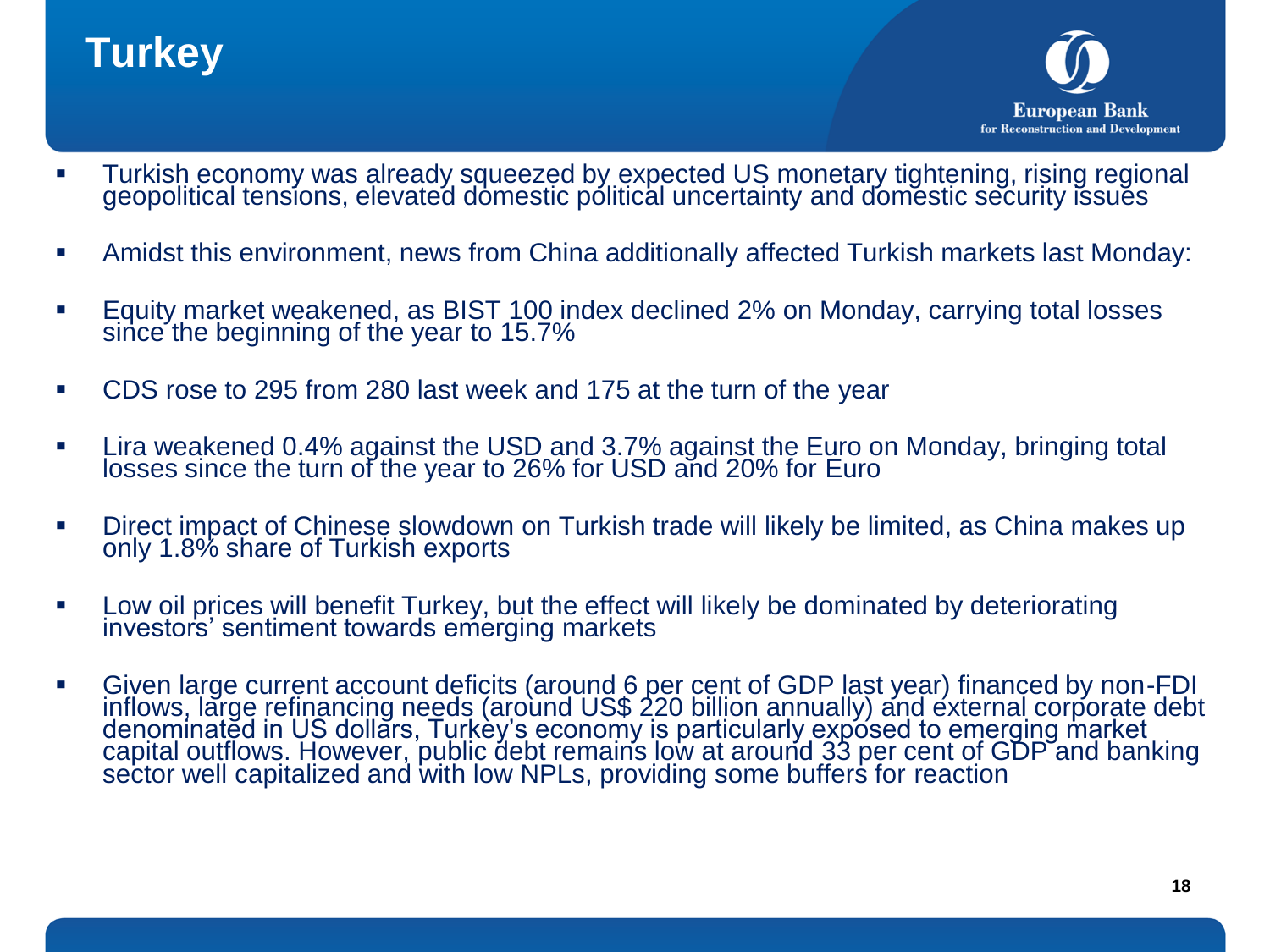### **Russia**



- Rouble is now trading above 70 to the dollar (and shortly touched 75), and recession is deepening: lower rouble may help exports and partially offset lower budgetary oil receipts
- Our forecast of -4.5% growth in 2015 and -1.8% in 2016 still looking valid
- The recently revised "conservative" forecast of the Ministry of Economic Development also includes continuing recession (-3.7 per cent in 2015 and -0.9 per cent in 2016) in case of sustained low oil prices (50 US\$ in 2015 and 40 US\$ in 2016).
- Overall reforms have stalled, with negative consequences for long-term growth prospects.
- Capital outflows in H1 below last year's levels but still substantial.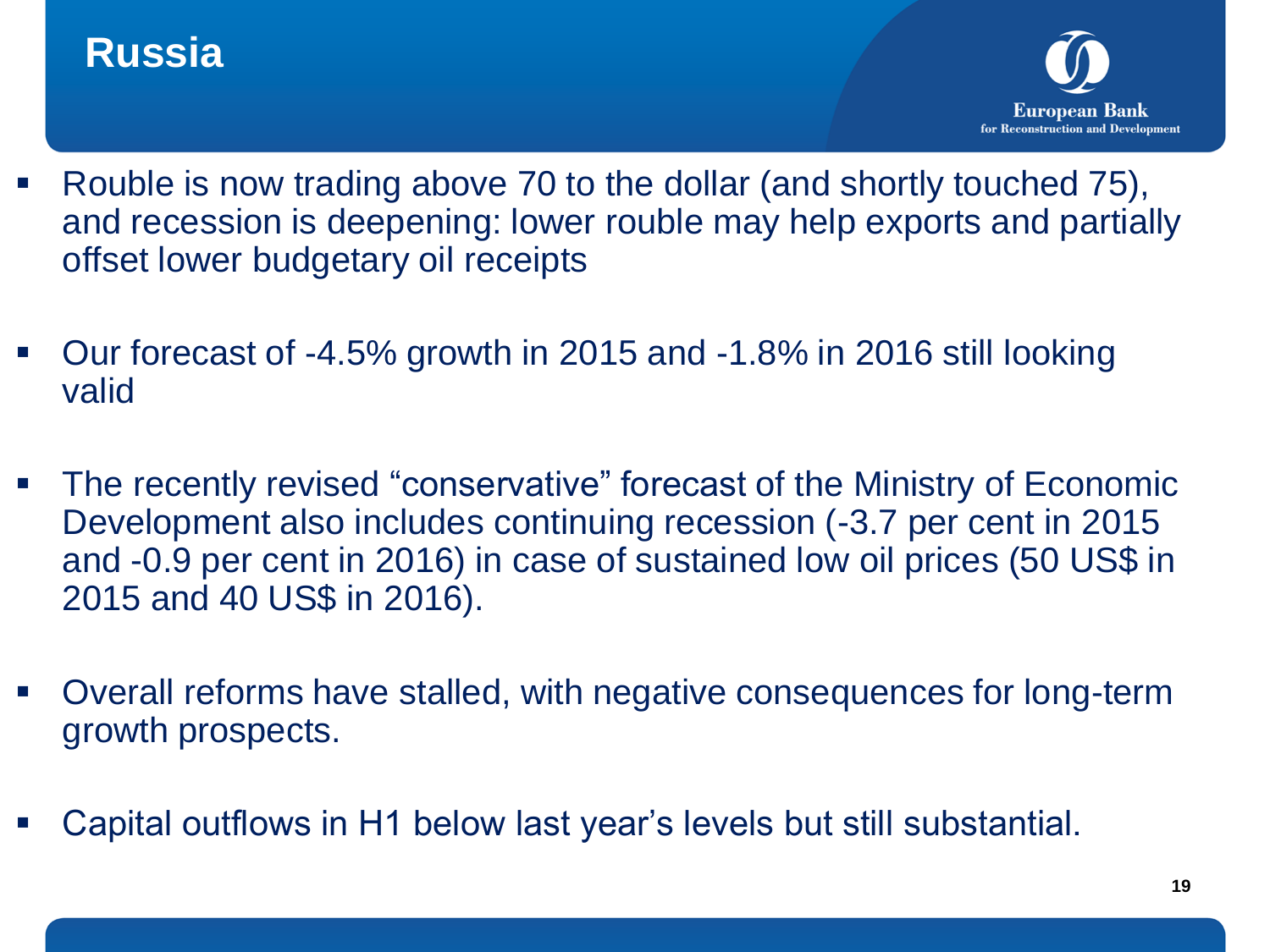# **Central Asia/Kazakhstan**



- On August 20<sup>th</sup>, Kazakhstan switched from the exchange rate regime with peg to the US dollar, to a floating exchange rate regime with inflation targeting
- The switch was expected, however, the timing has been brought forward considerably, reflecting government's/NBK's view of the expected further decline in oil price (and to a much lesser extent deterioration of other external factors)
- **Tenge is now trading at around 235 USD/KZT or around 20% below the exchange rate** prior to introduction of the floating rate regime
- Weaker Tenge will support exporters, particularly oil and other commodity producers, as well as alleviate some of the pressure that domestic producers face from Russian competitors
- Our current forecast of 1.5% growth in 2015 and 2.0% in 2016 remain broadly valid, however, there are significant downside risks to growth if the oil price further weakens
- Inflation can be expected to increase, but from very low levels, and it is projected to reach 6% in 2015, although precise outcome depends on the scope and effectiveness of government's announced anti-inflationary price control measures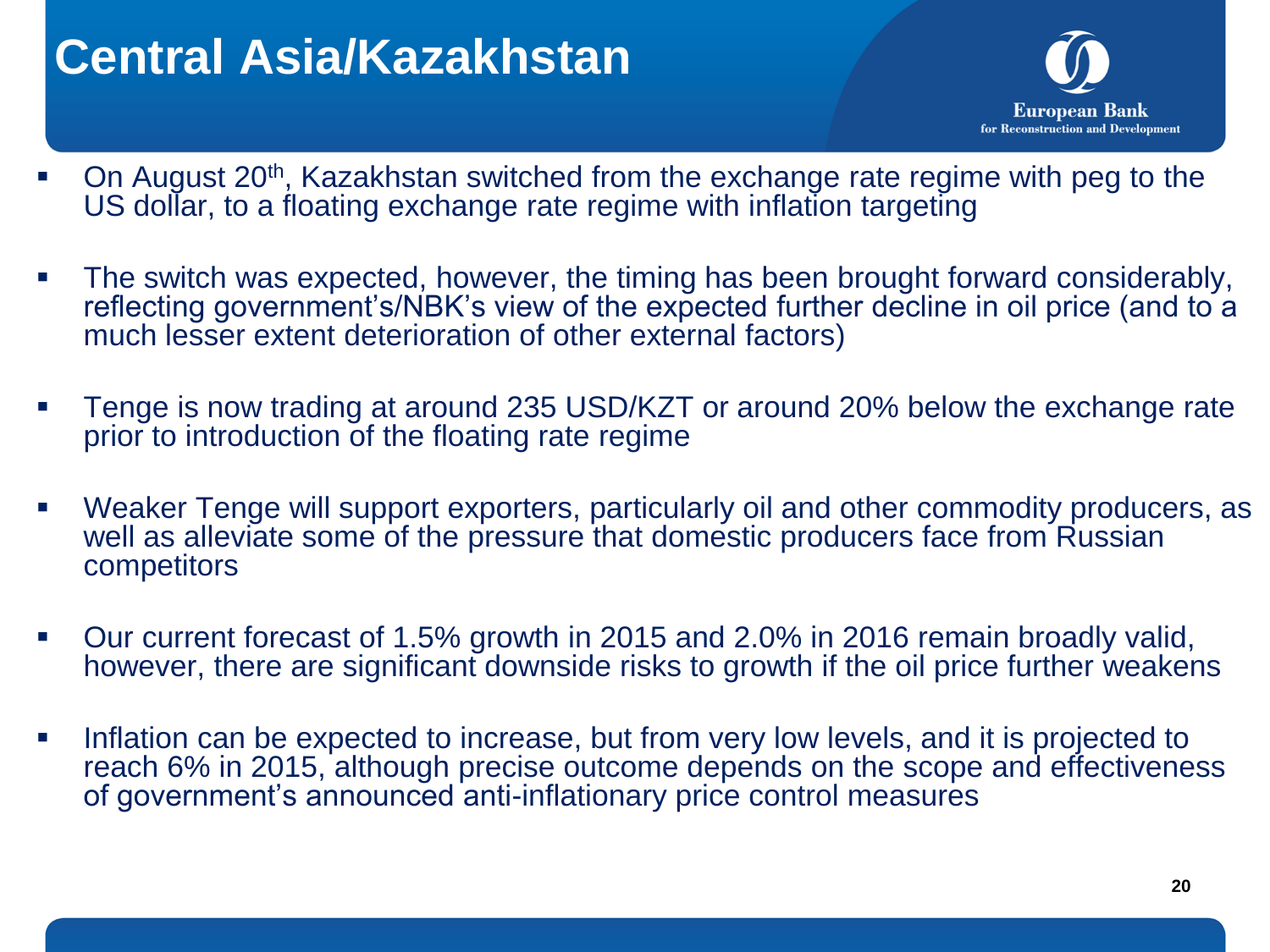# **EEC/Ukraine**



#### **Ukraine:**

- GDP fell by 17.2% and 14.7% year-on-year in the first and second quarters of 2015. Some sequential month-on-month metrics indicate that the economy may have bottomed out in the middle of the year. Given the scale of the contraction in the first half and the ongoing fighting in Ukraine's East, we see realization of significant downside risks to our GDP growth forecast for Ukraine in 2015
- On August 26, 2015, Ukraine and Bondholders' Committee signed indicative term sheet with respect to the debt operation (20% reduction in nominal principal value, 4-year maturity extension, coupon increase from c7.2% p.a. to 7.75% p.a., GDP linked warrants in 2021-2040). Formal launch of the Exchange Offer expected no later than September 15
- Ukraine is broadly on track with structural benchmarks and prior actions under the IMF programme
- Removal of capital controls is likely to be incremental, stretching into 2016

#### **EEC**

• Currencies in the EEC region have been under pressure, including due to trade, investment and financial sector linkages with Russia and oil price adjustment. Countryspecific economic trends / vulnerabilities depend on inherited domestic and external imbalances, existence of fiscal space and buffers, stability of financial sector and past record of structural reforms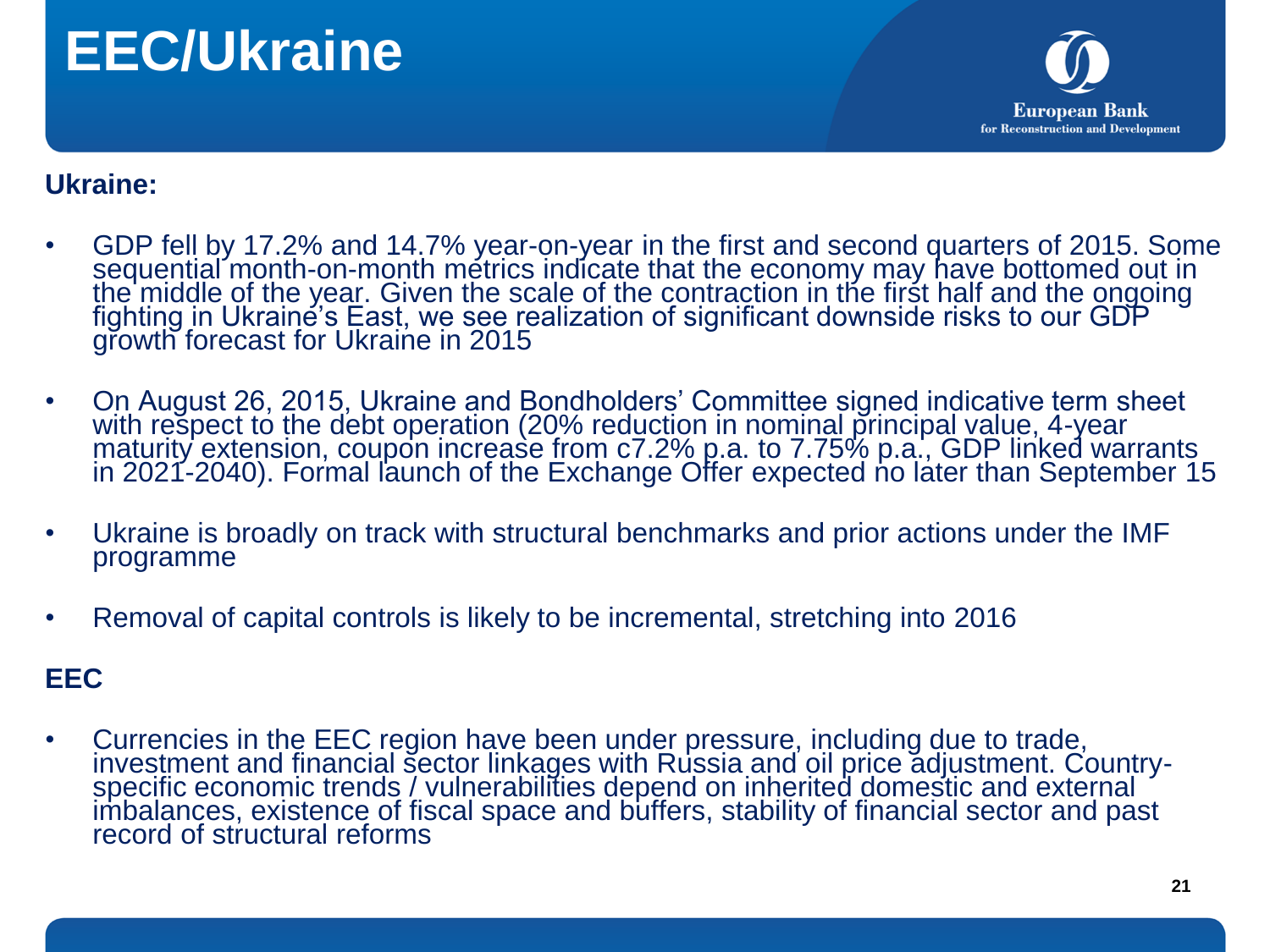



- Limited direct effects from China sign that countries in SEMED have not diversified much to other markets.
- Lower oil prices is directly beneficial, but important negative indirect effects, through likely drop in FDI to oil sector, and drop in support from GCC countries which are facing fiscal pressures themselves.
- Lower oil prices, better external demand from US the eurozone and economic reforms support growth
- Security and geopolitical risks remain high